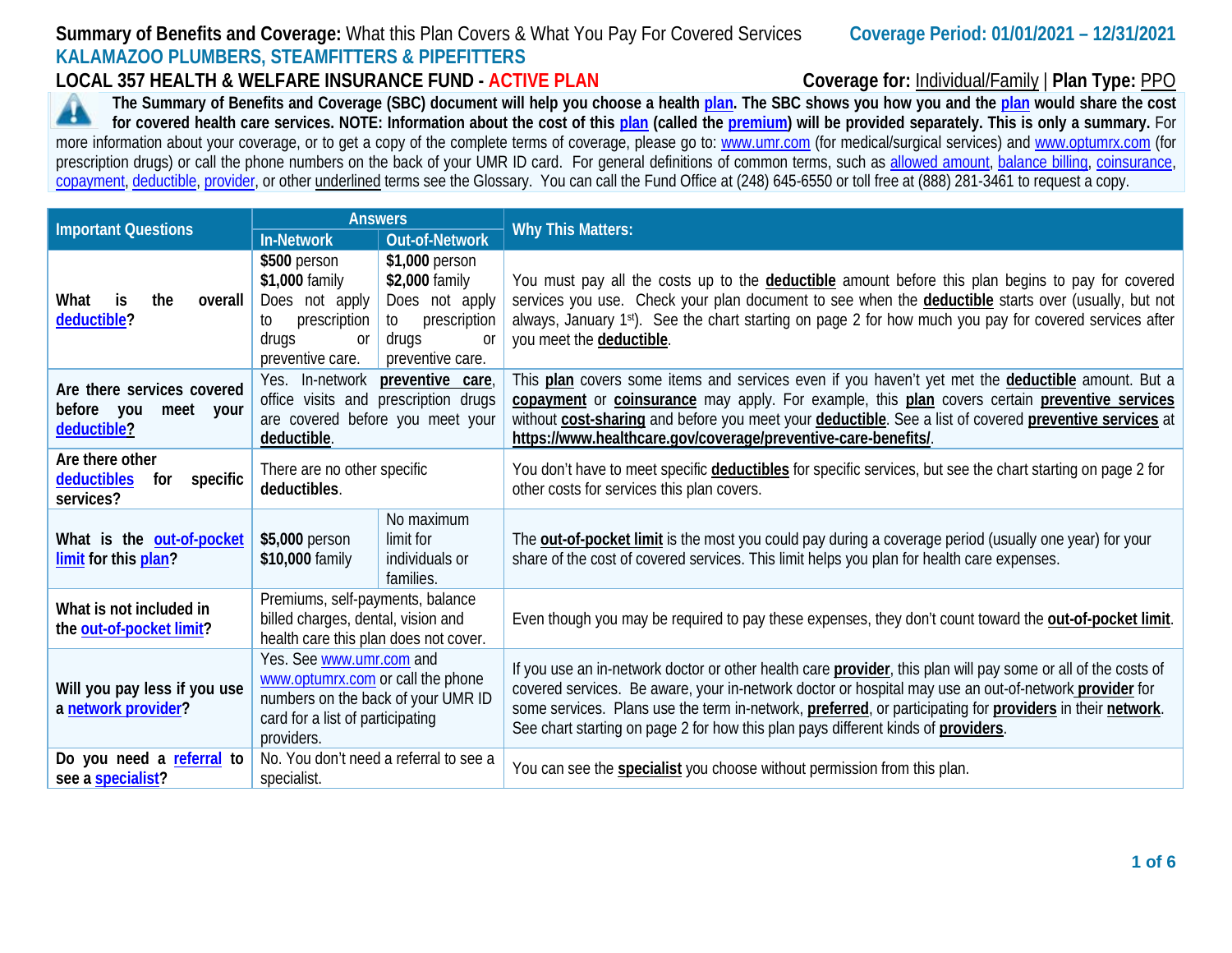$\blacktriangle$ All **[copayment](https://www.healthcare.gov/sbc-glossary/#copayment)** and **[coinsurance](https://www.healthcare.gov/sbc-glossary/#coinsurance)** costs shown in this chart are after your **[deductible](https://www.healthcare.gov/sbc-glossary/#deductible)** has been met, if a **[deductible](https://www.healthcare.gov/sbc-glossary/#deductible)** applies.

| Common                                                                                                 |                                                            |                                                                                                     | <b>What You Will Pay</b>                                                                  | Limitations, Exceptions, & Other Important<br>Information                                                                                            |  |
|--------------------------------------------------------------------------------------------------------|------------------------------------------------------------|-----------------------------------------------------------------------------------------------------|-------------------------------------------------------------------------------------------|------------------------------------------------------------------------------------------------------------------------------------------------------|--|
| <b>Medical Event</b>                                                                                   | <b>Services You May Need</b>                               | <b>Network Provider</b>                                                                             | <b>Out-of-Network Provider</b>                                                            |                                                                                                                                                      |  |
|                                                                                                        |                                                            | (You will pay the least)                                                                            | (You will pay the most)                                                                   |                                                                                                                                                      |  |
|                                                                                                        | Primary care visit to treat an injury<br>or illness        | \$20 co-pay                                                                                         | 40% co-insurance after<br>deductible                                                      | Online visits with your medical provider in-network<br>will be covered 100% if provided through Teledoc.                                             |  |
| If you visit a health care<br>provider's<br>office<br><b>or</b><br>clinic                              | Specialist visit                                           | \$20 co-pay                                                                                         | 40% co-insurance after<br>deductible                                                      | Online visits with your medical provider in-network<br>will be billed at the \$20 copay rate. Chiropractic<br>care is limited to 24 visits per year. |  |
|                                                                                                        | Preventive care/screening/<br>immunization                 | No charge                                                                                           | Not Covered                                                                               | Benefits covered at 100% in-network. Limitations<br>may apply on number of visits.                                                                   |  |
|                                                                                                        | Diagnostic test (x-ray, blood work)                        | 20% coinsurance after<br>deductible                                                                 | 40% coinsurance after<br>deductible                                                       | ---none---                                                                                                                                           |  |
| If you have a test                                                                                     | Imaging (CT/PET scans, MRIs)                               | 20% coinsurance after<br>deductible                                                                 | 40% coinsurance after<br>deductible                                                       | ---none---                                                                                                                                           |  |
|                                                                                                        | Generic drugs                                              | \$4 co-pay for retail 30-day<br>supply, \$10 co-pay for<br>mail order 90-day supply.                | \$4 co-pay plus an additional<br>25% of the approved amount<br>for retail 30-day supply.  | For information on contraceptive coverage, contact<br>your plan administrator. 90-day supply not covered<br>out-of-network.                          |  |
| If you need drugs to<br>treat your illness or                                                          | Preferred brand drugs                                      | \$40 co-pay for retail 30-<br>day supply, \$100 co-pay<br>for mail order 90-day<br>supply.          | \$40 co-pay plus an additional<br>25% of the approved amount<br>for retail 30-day supply. | 90-day supply not covered out-of-network.                                                                                                            |  |
| condition<br>More information about<br>prescription<br>drug<br>coverage is available at                | Non-preferred brand drugs                                  | \$80 co-pay for retail 30-<br>day supply, \$200 co-pay<br>for mail order 90-day<br>supply.          | \$80 co-pay plus an additional<br>25% of the approved amount<br>for retail 30-day supply. | 90-day supply not covered out-of-network.                                                                                                            |  |
| and<br>www.umr.com<br>www.optumrx.com or by<br>calling the numbers on the<br>back of your UMR ID card. | preferred brand<br>Generic and<br>specialty drugs          | 25% coinsurance of the<br>approved amount, up to a<br>maximum of \$200 for<br>retail 30-supply.     | In-network coinsurance plus<br>25% of the approved amount<br>for retail 30-day supply.    | All specialty drugs require step therapy and prior<br>authorization. 90-day supply not covered in-                                                   |  |
|                                                                                                        | Non-preferred<br>brand<br>specialty<br>drugs               | 40% coinsurance of the<br>approved amount, up to a<br>maximum of \$300 for<br>retail 30-day supply. | In-network coinsurance plus<br>25% of the approved amount<br>for retail 30-day supply.    | network or out-of-network.                                                                                                                           |  |
| If you have outpatient                                                                                 | Facility<br>fee<br>(e.g.,<br>ambulatory<br>surgery center) | 20% co-insurance after<br>deductible.                                                               | 40% co-insurance after<br>deductible.                                                     | ---none---                                                                                                                                           |  |
| surgery                                                                                                | Physician/surgeon fees                                     | 20% co-insurance after<br>deductible.                                                               | 40% co-insurance after<br>deductible.                                                     | $---$ none $---$                                                                                                                                     |  |
| If you need immediate<br>medical attention                                                             | Emergency room care                                        | \$100 co-pay                                                                                        | \$100 co-pay                                                                              | Co-pay waived if admitted or for an accidental<br>injury.                                                                                            |  |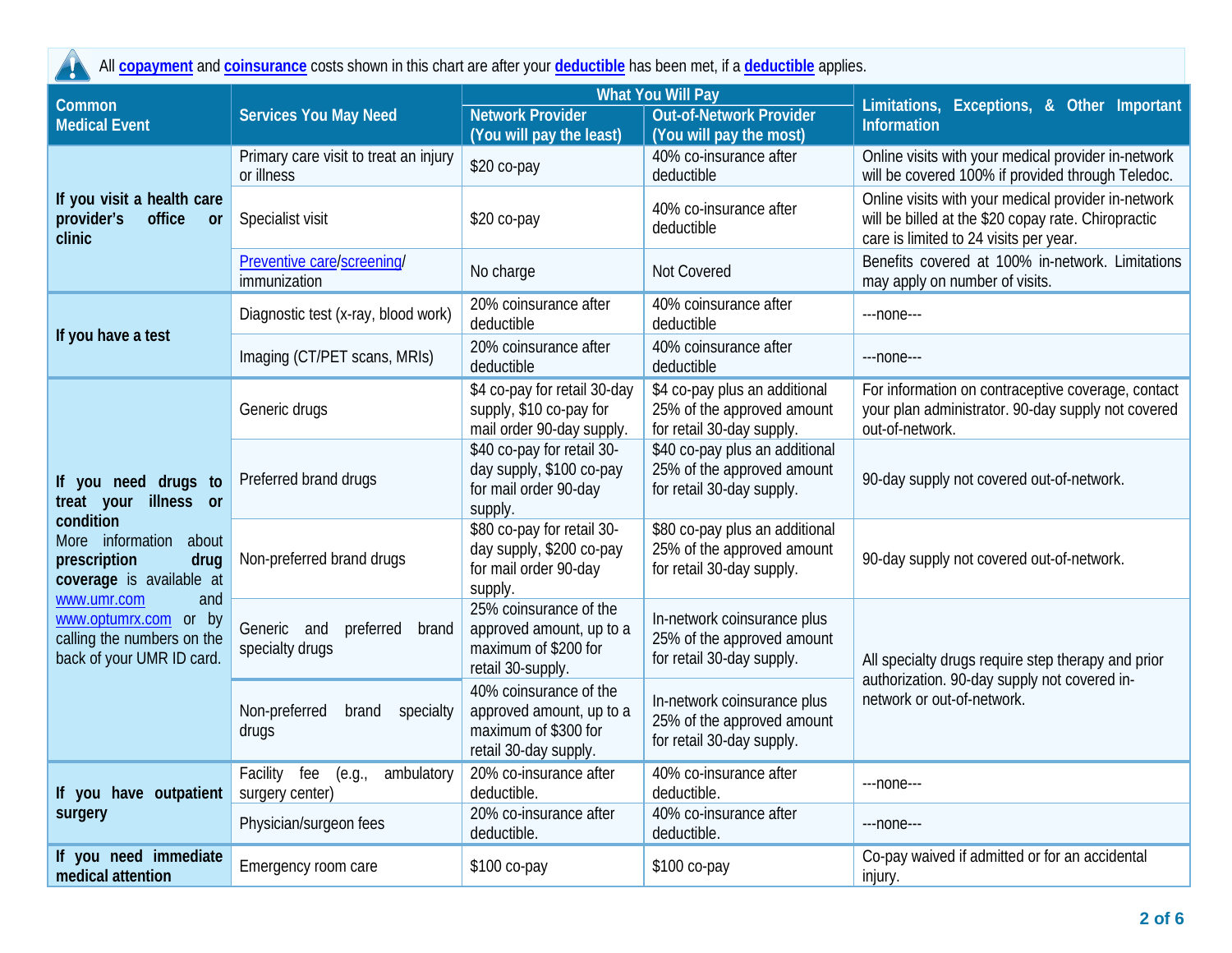All **[copayment](https://www.healthcare.gov/sbc-glossary/#copayment)** and **[coinsurance](https://www.healthcare.gov/sbc-glossary/#coinsurance)** costs shown in this chart are after your **[deductible](https://www.healthcare.gov/sbc-glossary/#deductible)** has been met, if a **[deductible](https://www.healthcare.gov/sbc-glossary/#deductible)** applies.

AN

|                                                   |                                                 |                                                                                              | <b>What You Will Pay</b>                                  |                                                                                                                                                                                      |  |  |
|---------------------------------------------------|-------------------------------------------------|----------------------------------------------------------------------------------------------|-----------------------------------------------------------|--------------------------------------------------------------------------------------------------------------------------------------------------------------------------------------|--|--|
| Common<br><b>Medical Event</b>                    | <b>Services You May Need</b>                    | <b>Network Provider</b><br>(You will pay the least)                                          | <b>Out-of-Network Provider</b><br>(You will pay the most) | Limitations, Exceptions, & Other Important<br><b>Information</b>                                                                                                                     |  |  |
|                                                   | Emergency medical transportation                | 20% co-insurance after<br>deductible                                                         | 20% co-insurance after<br>deductible                      | ---none---                                                                                                                                                                           |  |  |
|                                                   | Urgent care                                     | \$20 co-pay                                                                                  | 40% co-insurance after<br>deductible                      | ---none---                                                                                                                                                                           |  |  |
| If you have a hospital                            | Facility fee (e.g., hospital room)              | 20% co-insurance after<br>deductible                                                         | 40% co-insurance after<br>deductible                      |                                                                                                                                                                                      |  |  |
| stay                                              | Physician/surgeon fees                          | 20% co-insurance after<br>deductible                                                         | 40% co-insurance after<br>deductible                      | ---none---                                                                                                                                                                           |  |  |
| If you<br>need<br>mental<br>health,<br>behavioral | <b>Outpatient services</b>                      | 20% co-insurance after<br>deductible                                                         | 40% co-insurance after<br>deductible                      | Your cost share may be different for services<br>performed in an office setting.                                                                                                     |  |  |
| health,<br>substance<br>or<br>abuse services      | Inpatient services                              | 20% co-insurance after<br>deductible                                                         | 40% co-insurance after<br>deductible                      | ---none---                                                                                                                                                                           |  |  |
|                                                   | Office visits                                   | 20% co-insurance after<br>deductible (PPACA<br>preventive services<br>provided at no charge) | 40% co-insurance after<br>deductible                      | Prenatal and postnatal preventive services are<br>provided in-network at no charge to the extent<br>required by federal law. Please contact the Fund<br>office for more information. |  |  |
| If you are pregnant                               | Childbirth/delivery<br>professional<br>services | 20% co-insurance after<br>deductible                                                         | 40% co-insurance after<br>deductible                      | ---none---                                                                                                                                                                           |  |  |
|                                                   | Childbirth/delivery facility services           | 20% co-insurance after<br>deductible                                                         | 40% co-insurance after<br>deductible                      | ---none---                                                                                                                                                                           |  |  |
|                                                   | Home health care                                | 20% co-insurance after<br>deductible                                                         | Not covered                                               | ---none---                                                                                                                                                                           |  |  |
|                                                   | Rehabilitation services                         | 20% co-insurance after<br>deductible                                                         | 40% co-insurance after<br>deductible                      | Physical, Speech and Occupational Therapy is<br>limited to a combined maximum of 60 visits per<br>member, per calendar year.                                                         |  |  |
| lf<br>need<br>help<br>you                         | <b>Habilitation services</b>                    | Not covered                                                                                  | Not covered                                               | ---none---                                                                                                                                                                           |  |  |
| recovering or have other<br>special health needs  | Skilled nursing care                            | 20% co-insurance after<br>deductible                                                         | Not covered                                               | Limited to a maximum of 120 days per member per<br>calendar year.                                                                                                                    |  |  |
|                                                   | Durable medical equipment                       | 20% co-insurance after<br>deductible                                                         | 40% co-insurance after<br>deductible                      | $---none---$                                                                                                                                                                         |  |  |
|                                                   | Hospice services                                | No Charge                                                                                    | No Charge                                                 | Bereavement counseling covered, provided care is<br>obtain within six (6) months of death.                                                                                           |  |  |
|                                                   | Children's eye exam                             | Not Covered                                                                                  | Not Covered                                               | Elective benefit covered through VSP.                                                                                                                                                |  |  |
| If your child<br>needs                            | Children's glasses                              | Not Covered                                                                                  | Not Covered                                               | Elective benefit covered through VSP.                                                                                                                                                |  |  |
| dental or eye care                                | Children's dental check-up                      | Not Covered                                                                                  | Not Covered                                               | Elective benefit covered through Delta Dental.                                                                                                                                       |  |  |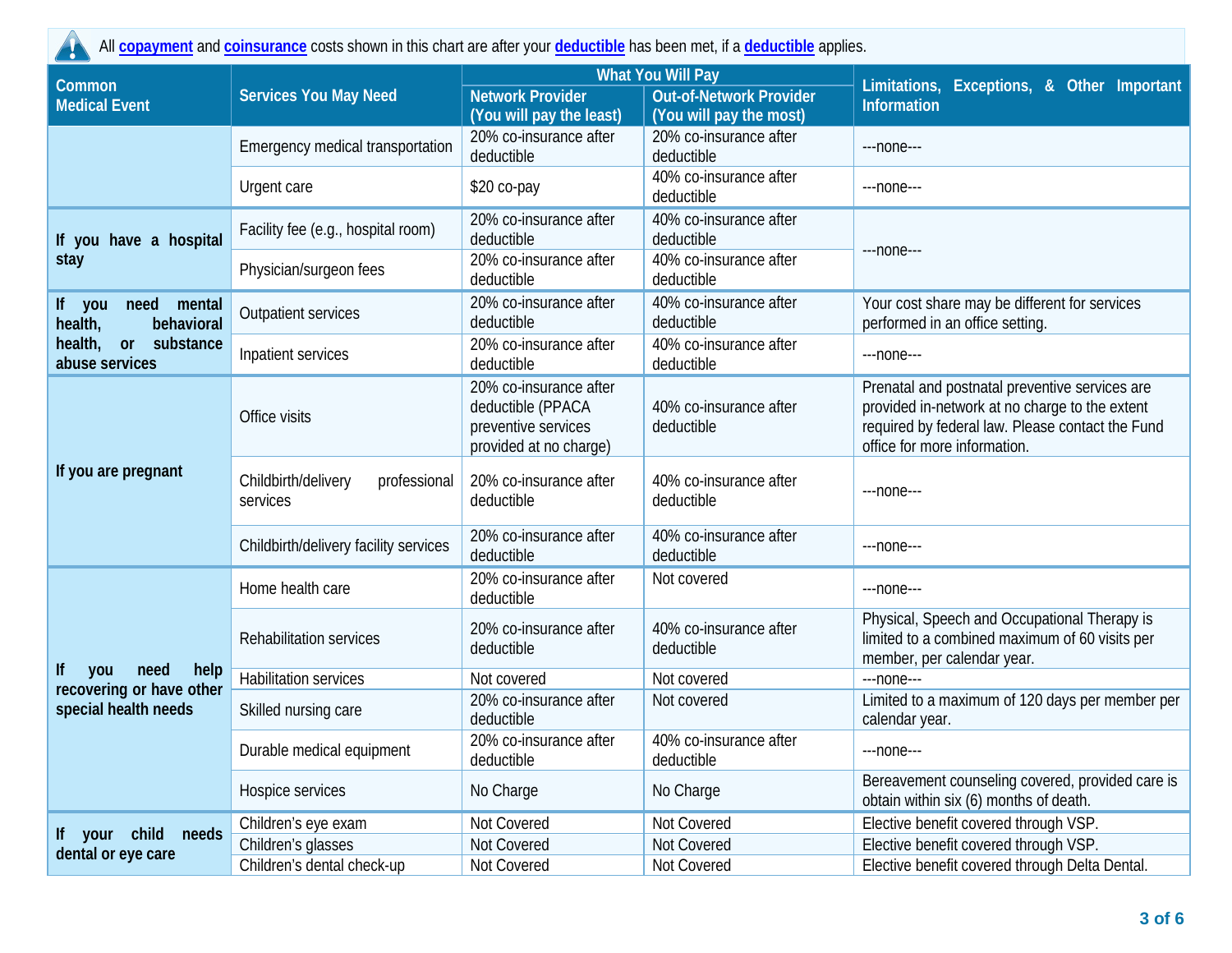**Excluded Services & Other Covered Services:**

| Services Your Plan Generally Does NOT Cover (Check your policy or plan document for more information and a list of any other excluded services.) |                                                                 |                                           |  |  |  |
|--------------------------------------------------------------------------------------------------------------------------------------------------|-----------------------------------------------------------------|-------------------------------------------|--|--|--|
| Acupuncture<br><b>Cosmetic Surgery</b>                                                                                                           | <b>Infertility Treatment</b><br>Long-Term Care<br>Private Rooms | Routine foot care<br>Weight loss programs |  |  |  |
| Other Covered Services (Limitations may apply to these services. This isn't a complete list. Please see your plan document.)                     |                                                                 |                                           |  |  |  |

|           | • Autism Screening                                                                  | Non-Emergency care when traveling outside        | <b>Private Duty Nursing</b>                                                                                                 |
|-----------|-------------------------------------------------------------------------------------|--------------------------------------------------|-----------------------------------------------------------------------------------------------------------------------------|
| $\bullet$ | <b>Chiropractic Services</b>                                                        | the U.S.                                         | <b>Respite Care</b>                                                                                                         |
| $\bullet$ | Coverage provided outside the United States. See<br>www.umr.com and www.optumrx.com | Oral surgery<br><b>Orthotics and Prosthetics</b> | If you are also covered by an account-type plan such as an<br>integrated health flexible spending arrangement (FSA), health |
|           |                                                                                     |                                                  |                                                                                                                             |
|           | • Dental Care – covered under a separate plan. Please                               | Routine eye care – covered under a               | reimbursement arrangement (HRA), and/or a health savings                                                                    |
|           | contact the Plan Office at (248) 645-6550.                                          | separate plan. Please contact the Plan           | account (HSA), then you may have access to additional funds                                                                 |
|           | • Hearing Aids                                                                      | Office at (248) 645-6550.                        | to help cover certain out-of-pocket expenses - like the                                                                     |
|           | • Human Organ Transplant                                                            | Telemedicine Services (includes                  | deductible, co-payments, or co-insurance, or benefits not                                                                   |
|           |                                                                                     | dermatology)                                     | otherwise covered.                                                                                                          |

Your Rights to Continue Coverage: There are agencies that can help if you want to continue your coverage after it ends. The contact information for those agencies is: the U.S. Department of Labor, Employee Benefits Security Administration at 1-866-444-3272 or [www.dol.gov/ebsa,](http://www.dol.gov/ebsa) or the U.S. Department of Health and Human Services at 1-877-2672323 x61565 o[r www.cciio.cms.gov.](http://www.cciio.cms.gov/) Other coverage options may be available to you too, including buying individual insurance coverage through the Health Insurance [Marketplace.](https://www.healthcare.gov/sbc-glossary/#marketplace) For more information about the [Marketplace,](https://www.healthcare.gov/sbc-glossary/#marketplace) visi[t www.HealthCare.gov](http://www.healthcare.gov/) or call 1-800-318-2596.

Your Grievance and Appeals Rights: There are agencies that can help if you have a complaint against your [plan](https://www.healthcare.gov/sbc-glossary/#plan) for a denial of a [claim.](https://www.healthcare.gov/sbc-glossary/#claim) This complaint is called a [grievance](https://www.healthcare.gov/sbc-glossary/#grievance) or [appeal.](https://www.healthcare.gov/sbc-glossary/#appeal) For more information about your rights, look at the explanation of benefits you will receive for that medical [claim.](https://www.healthcare.gov/sbc-glossary/#claim) Your [plan](https://www.healthcare.gov/sbc-glossary/#plan) documents also provide complete information to submit a [claim,](https://www.healthcare.gov/sbc-glossary/#claim) [appeal,](https://www.healthcare.gov/sbc-glossary/#appeal) or a [grievance](https://www.healthcare.gov/sbc-glossary/#grievance) for any reason to your [plan.](https://www.healthcare.gov/sbc-glossary/#plan) For more information about your rights, this notice, or assistance, contact the Fund Office at (248) 645-6550 or toll free at (888) 281-3461.

## **Does this plan provide Minimum Essential Coverage? Yes.**

Minimum Essential Coverage generally includes plans, health insurance available through the Marketplace or other individual market policies, Medicare, Medicaid, CHIP, TRICARE, and certain other coverage. If you are eligible for certain types of Minimum Essential Coverage, you may not be eligible for the premium tax credit. **Does this plan meet the Minimum Value Standards? Yes** If you[r plan](https://www.healthcare.gov/sbc-glossary/#plan) doesn't meet the [Minimum Value Standards,](https://www.healthcare.gov/sbc-glossary/#minimum-value-standard) you may be eligible for [a premium tax credit](https://www.healthcare.gov/sbc-glossary/#premium-tax-credits) to help you pay for a [plan](https://www.healthcare.gov/sbc-glossary/#plan) through the [Marketplace.](https://www.healthcare.gov/sbc-glossary/#marketplace)

Language Access Services: [Spanish (Español): Para obtener asistencia en Español, llame al (248) 645-6550.] [Tagalog (Tagalog): Kung kailangan ninyo ang tulong sa Tagalog tumawag sa (248) 645-6550.] [Chinese (中文): 如果需要中文的帮助, 请拨打这个号码 (248) 645-6550.] [Navajo (Dine): Dinek'ehgo shika at'ohwol ninisingo, kwiijigo holne' (248) 645-6550.]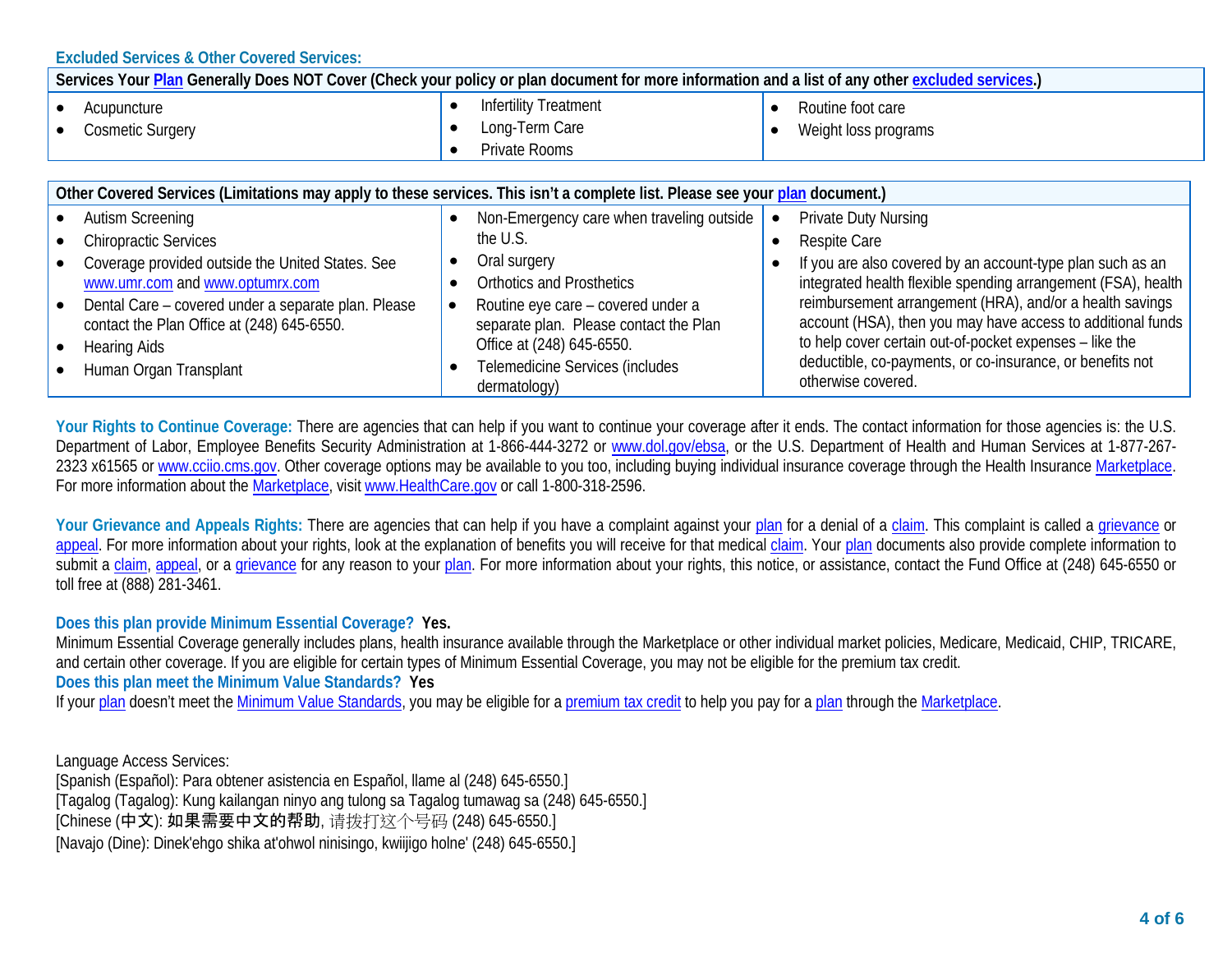**PRA Disclosure Statement: According to the Paperwork Reduction Act of 1995, no persons are required to respond to a collection of information unless it displays a valid OMB control number. The valid OMB control number for this information collection is 0938-1146. The time required to complete this information collection is estimated to average 0.08 hours per response, including the time to review instructions, search existing data resources, gather the data needed, and complete and review the information collection. If you have comments concerning the accuracy of the time estimate(s) or suggestions for improving this form, please write to: CMS, 7500 Security Boulevard, Attn: PRA Reports Clearance Officer, Mail Stop C4-26-05, Baltimore, Maryland 21244-1850.**